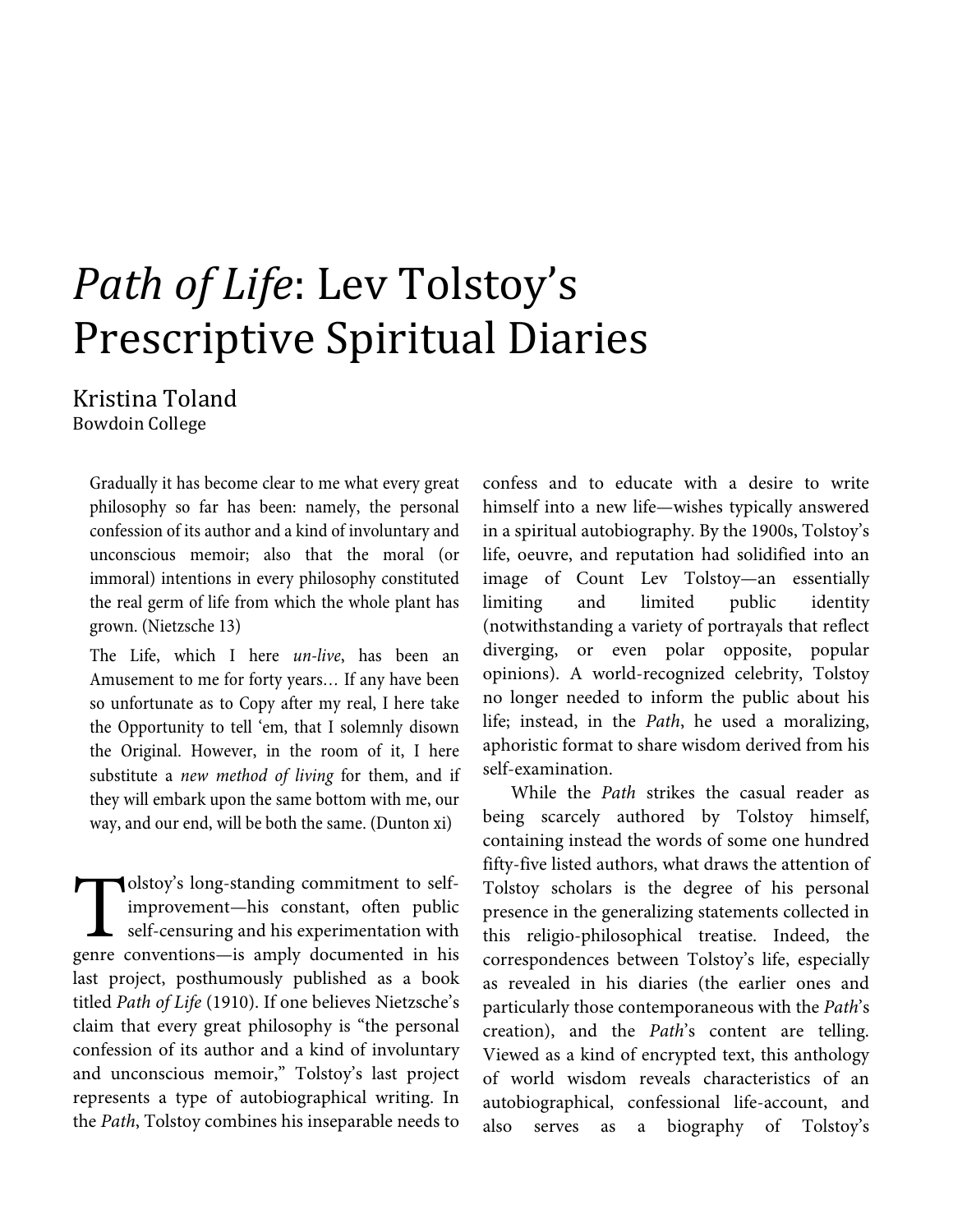philosophical and religious views. Following his pseudo-autobiographical, auto-psychological, confessional, and memoirist experiments, the *Path* represents Tolstoy's attempt at a radically impersonal form of autobiographical writing.

In this strongly dogmatic, a-chronological text compiled from others' words, the life accounting is subordinated to a new aim of formulating principles of an ideal life. Continuing his practice of self-critique, he moves beyond the "idle reflections" of the rational mind into an active pedagogical practice in which the self-creating author acts upon himself while also instructing others how to live. Here, he combines his signature philosophizing with a new mode of writing the self.

This function of setting universal life-rules is consistent with the objectives of confessional literature as conceptualized by Michel Foucault, most notably in *The History of Sexuality*, which deals with the "modern man as a confessing animal." The confessional authoritative structure (Foucault's term) is evident in both the *Path*'s formal qualities (in the metonymic substitution of specific for general), and in the text's content and intended function as a rulebook. Tolstoy's reputation as the Yasnaya Polyana Sage is partly a product of his education ambitions, which found their fullest expression in this work. This new autobiography is the everyman's autobiography an abstracted, exemplary philosophy of life that, for the luck of a better word, might be labeled with such graceless neologisms as *autobiosophy* or *philography* to harness the seemingly discordant aims of such a project. Its heterogeneity notwithstanding, the *Path* remains essentially autobiographical and should be considered as such.

One of the significant reasons for Tolstoy's move away from personal introspection toward anonymity, and for his universal-rule-making aspirations, was his public celebrity status and his struggle with vanity. Yet, no matter how much Tolstoy abstracted and generalized his personal identity on the formal level, the *Path*'s content, as well as the cultural and ideological capital of Tolstoy's celebrity, points back to the author: a particular person whose sins and follies can be excavated from beneath the *Path'*s severe formulas.

Life-long self-documenting undertakings such as Tolstoy's or Rousseau's (the young Tolstoy's idol) combine solipsistic sensibilities with the ambition to communicate larger philosophical truths about humanity gained from personal experiences. Moving away from analyzing his actual life to showing a way to live life rightly, the author turns to the reader. From the moment of entry into the public sphere—namely, publishing autobiographic writings, circulating personal information such as diaries, personal correspondence, and achieving public recognition and celebrity status—the autobiographer no longer writes "for himself alone." Subsequently, popular culture, which encompasses types of publications ranging from newspapers and lowbrow press to thick journals, "salon" culture, and the art world, becomes the forum in which interactions between the author and his audience take place. The autobiographer reacts not only to his literary predecessors and generic conventions but also to his own celebrity images, as generated in mass media, often vis-à-vis non-literary means of representation. For Tolstoy, the popular technologies of photography and cinema, along with more traditional visual arts, became, in a matter of speaking, a mirror providing autonomous—i.e., independent from Tolstoy's authorial control—alternative reflections, showing him as a living individual and not as one of his auto-psychological literary characters or protagonist in his memoirs and confessions. Modern recording technology became the medium to which he could trust something that is most "genuine, close to the heart" (*Tolstoy's Diaries* 420). As the nation's moral teacher, ultimately, Tolstoy wanted to use his life and persona as an example and teaching aid. Marked by dogmatism and a strong prescriptive quality, his autobiographical,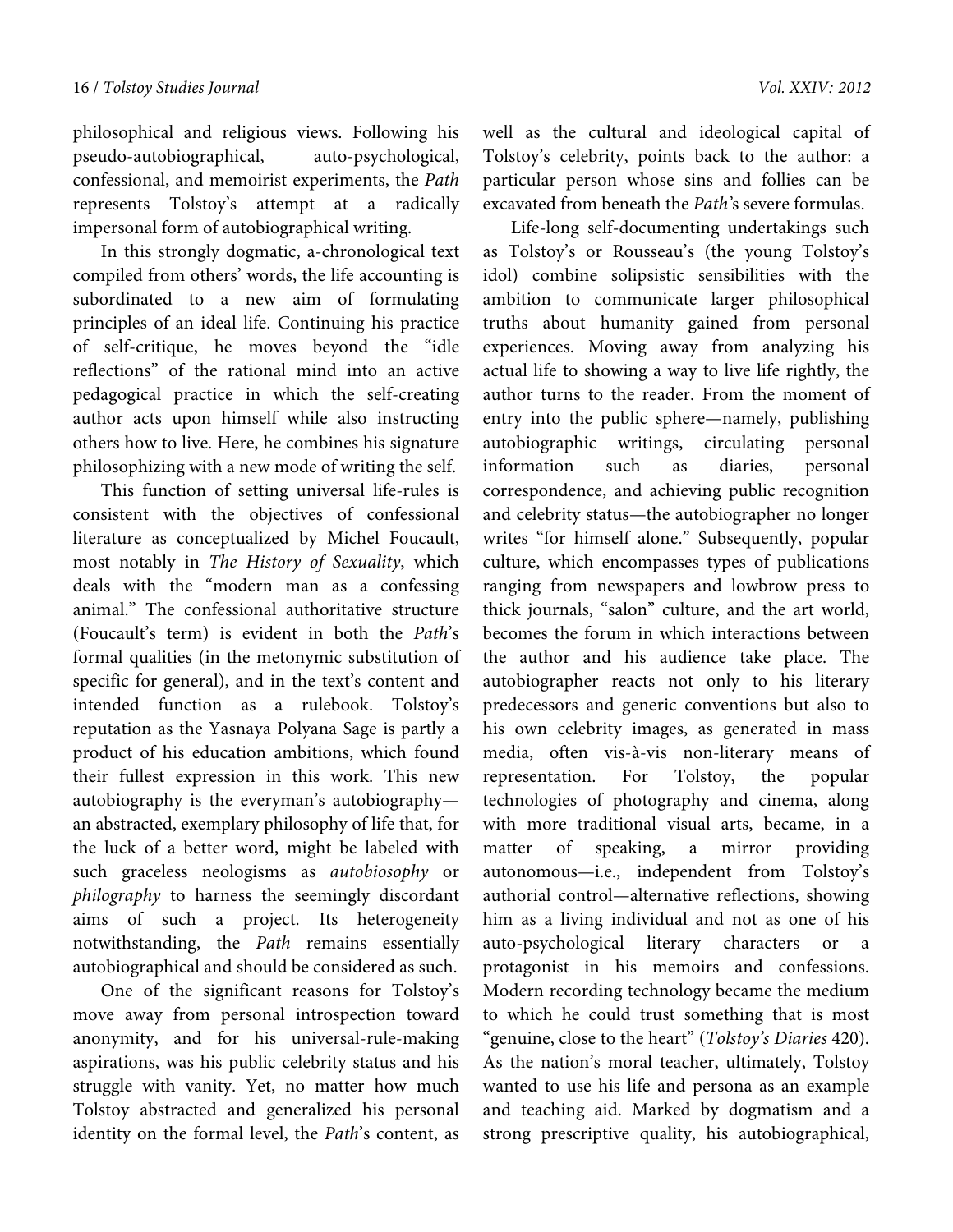semi- and pseudo-autobiographical works, and even such intimate forms of self-documentation as 'secret' diaries, were all intended for public review. His final project is a fitting conclusion to his public education outreach efforts.

### **The** *Path***'s Genesis**

Besides writing criticism, journalism and other polemical texts, religio-philosophical treatises, and strongly moralizing fiction, in the last decades of his life Tolstoy wrote a number of adult textbooks he called "life-teachings." These booklets comprise a multi-volume corpus of texts and serve as the Tolstoyan, modern, secular alternative to analogous ecclesiastical writings, such as the composite *Great Menaion Reader* (Четьи-минеи). (The compilations of daily calendar readings likewise offer extremely diverse models of exemplary lives as a guide to proper living.) Alternatively, Tolstoy's "books of rules" can be seen as an updated version of the sixteenth century *Domostroi*—a codex of moral rules consisting of statements by various authors from the spiritual fathers popular in Russia like Zlatoust, to adaptations from various Russian, Greek, French, and Czech moral texts, quotations from the *Book of Proverbs* and other biblical texts, to aphorisms and proverbs.

Like such religious life-manuals, Tolstoy's educational almanacs were structured either as daily or weekly reading dealing with specific subjects, such as Faith, Love, Sexual Lust, Violence, Death, Goodness, Education, Society, Family, and so on. Typically, each thematic or monthly compilation was published as a separate booklet; part of a series circulated in small inexpensive editions available to the mass consumer. Considering the potential impact of his almanacs as "exceptionally, terrifyingly strong," Tolstoy spent the last seven years of his life continuously reworking and perfecting the content that made up his final almanac—his "magnum opus"—the *Path* (*SS* 22: 290).

This work was published first as thirty separate booklets and then posthumously as one book. It was based on materials taken from earlier variously grouped and titled collections of *Books for Daily Readings,* namely: *Thoughts of Wise People for Every Day* (Мысли мудрых людей на каждый день, 1903), *The Circle of Reading* (Круг чтения, 1906–7), *The New Circle of Reading* or *Readings For Everyday* (1909–10), and other *Circles of Life*. In the *Path,* Tolstoy collected "the most important thoughts," organizing them according to a new thematic hierarchic order; fewer in number, they represent the best of his spiritual-philosophical realizations. It is worth noting that in the final version of this humanist anthology of great thought, Tolstoy's editorial interventions and his own contributions are more pronounced. Unlike his earlier almanacs, wherein Tolstoy signaled his authorial presence by signing texts with his name, he exercises a slightly different authorial function in the *Path*. For example, while the reading selection "Why Do Men Stupefy Themselves?" was specifically identified as a text by Lev Tolstoy in the *Circle of Reading*, in the *Path*, there is no specific statement identifying the author as Lev Tolstoy; the unsigned aphorisms could be either his or someone else's. He also creatively collaborates with worldrenowned thinkers ranging from Confucius, Buddha, and Christ, to Tolstoy's contemporaries.

In the 1903 preface to the *Path*, published as separate booklets, Tolstoy explains his involvement as necessary. Repeatedly, Tolstoy justifies his interventions, which include but are not limited to translating, condensing, omitting, paraphrasing, replacing words and whole sentences and other changes as a way to strengthen the message. He admits that some may consider such intervention not only unusual but even criminal, especially when dealing with classical texts.

Producing such "teaching aids" for a general readership, Tolstoy himself used the almanacs as an important part of his daily reading routine. In teaching others, he worked on himself, following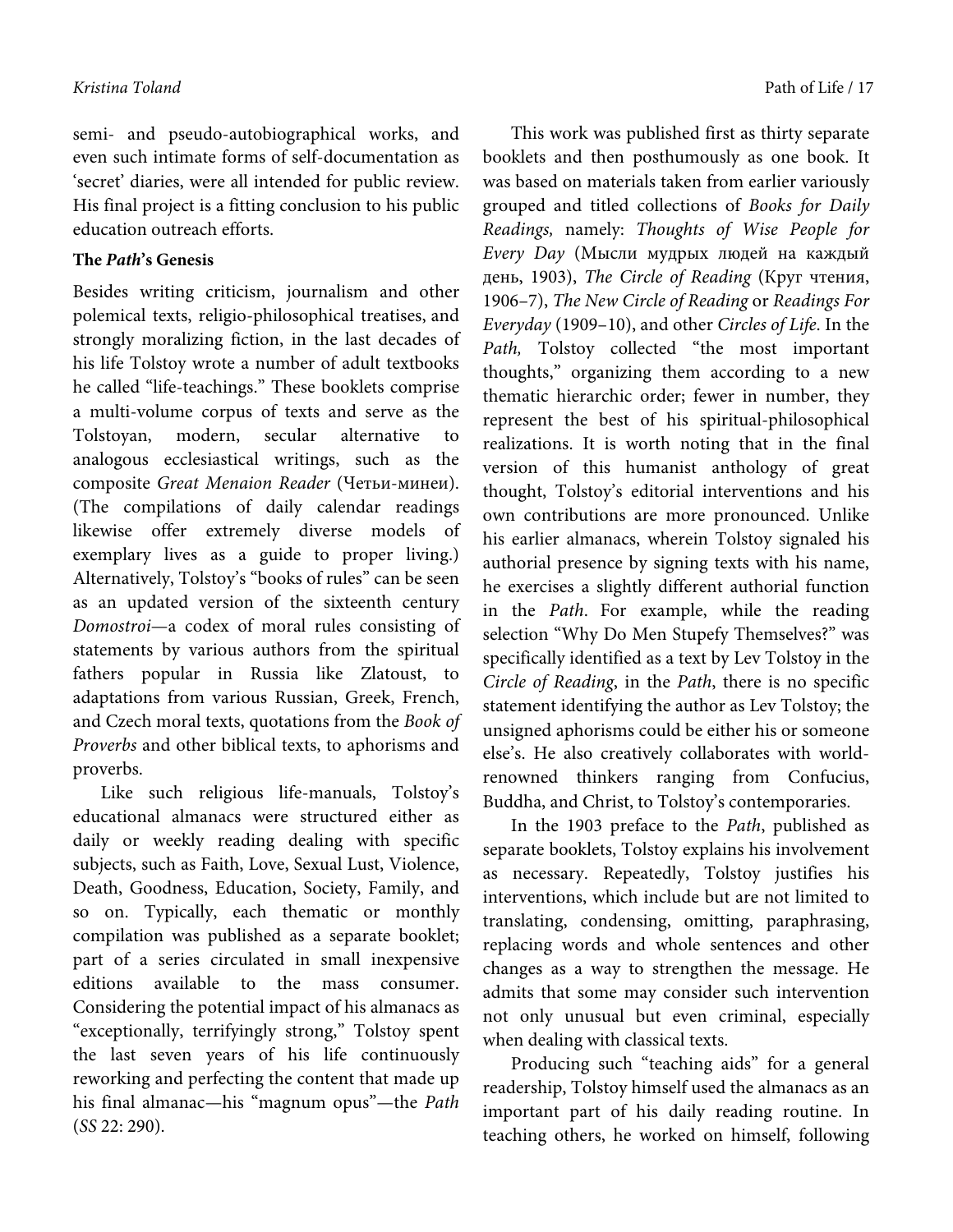the rulebooks whose content he continuously refined. As confirmed in numerous popular records, during his last hours Tolstoy consulted his personal copy of *Circle of Life*, reading from the seventh of November selection. Eyewitnesses' accounts confirm that on that day Tolstoy read a specific entry containing a befittingly symbolic moral: "We can only guess what will be after death [...] but in dying we leave time" (Чертков 23-24; see also Paperno 265).

Tolstoy's intense involvement with the almanacs and his personal use of the booklets begs several questions: What role do such universalizing accountings of man's weaknesses and strengths play in Tolstoy's personal chronology, and how do they fit within his largely self-centered, autobiographical oeuvre? Can the *Path* (and this type of writing) be conceptualized as an autobiographical statement?

As compared to his autobiographically accented *oeuvre*, the *Path* represents the furthest extent of generalization wherein almost all of Tolstoy's personal life-related specificity is extracted and distilled into short universalizing maxims. Made up of aphoristic statements (predominantly not Tolstoy's own), this text seems to have little to do with Tolstoy's signature psychological self-explorations, which he began in *Childhood* and continued in such fictionalized confessions as *Memoirs of a Madman* and in the more explicitly confessional public declarations of *A Confession*. Of course, such a preference for the dogmatic and avoidance of the fictional were not uncharacteristic for the late Tolstoy. In evaluating his literary output in the *Memoirs*, Tolstoy diminished his celebrated literary accomplishments, validating only useful "truthful" accounts of his actual life, and famously called *War and Peace* "unimportant trifles." Such was his commitment to the idea of writing a meaningful and educational text that, already in 1895, Tolstoy began to evaluate his literary output based on how it could serve people:

In 1895, I wrote something of a will, that is, I expressed my wishes to those close to me regarding what will be left after me. […] Frankly speaking, I do not assign much significance to all of these papers, except the last years' diaries. […] The diaries, however, if I will not have enough time to express more clearly and succinctly all that I am recording in them, might be of some value, even if only in the form of the fragmented thoughts that are expounded therein. And therefore, their publication, if one were to omit all that is incidental, unclear, and unnecessary in them, may be useful to people. (*SS* 22: 571–2)

I would argue that the almanacs eventually took up precisely the role of explicating "more clearly and succinctly" the ideas he continuously addressed. By writing the almanacs, Tolstoy felt he was following his call of duty for mankind. Having asked himself whether there was "something self-serving, motivated by personal reasons" in writing them, he concluded that his silence would be a bad deed "in the same way it would be bad not to try stopping children who are sledding fast on the downward slope towards a gorge or under a train" (*SS* 22: 263).

The *Path*, in its emphatic prescriptivism, continues Tolstoy's life-long practice of composing diaries, moralizing fiction, confessions, and memoirs that are consistently characterized by severe self-censure and self-regulation. Used as such, this last work continues Tolstoy's enduring search for useful truths as derived from life experiences and spiritual peripeteias unique to him. In accordance with Tolstoy's late views, this exploration appeared in a new abstracted form, free of all incidental, ambiguous, and superfluous literary language and of fictional prevarication the qualities already characteristic of his diaries.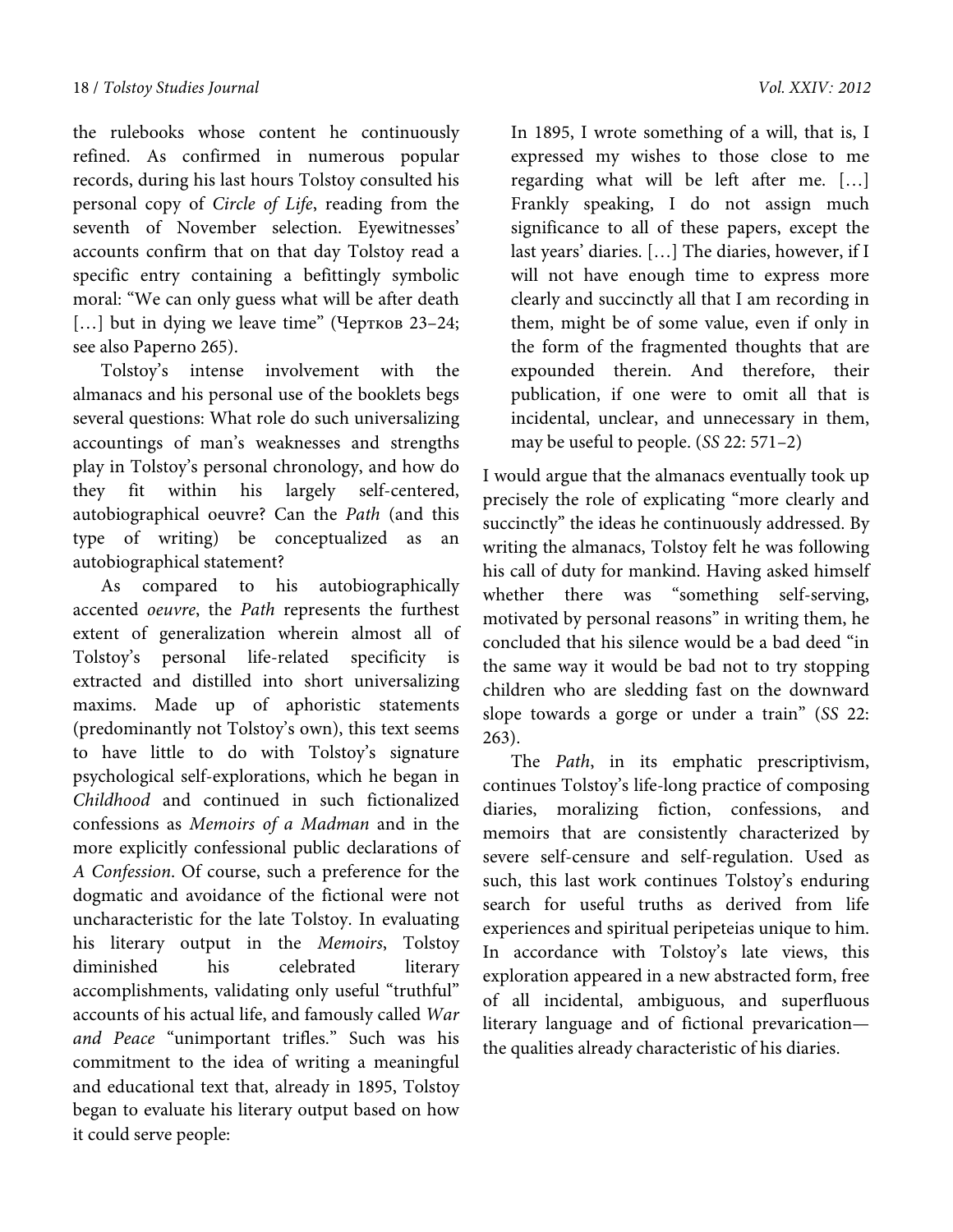## **From Private Rule-Setting Books to Guidebooks for All**

Throughout his writing career, Tolstoy engaged in compulsive diary keeping, painstakingly documenting his daily life in a variety of notebooks, which he kept at hand for writing down his immediate thoughts. Later in life, Tolstoy supplemented his regular diaries (which were accessible to the members of his household and read to his friends) with "secret diaries" characterized by varying degrees of confidentiality. Tolstoy's diaries were as much about recording and analyzing his life as they were about setting rules and prescribing actions, planning his life, not just for a period of days, but also for a lifetime. Going beyond self-reflection, Tolstoy made his diaries into a guidebook as well as a "correction mechanism" by using his self-reported weaknesses in building further plans. The daily record keeping was inseparable from forming rules of how to act and even think. "I never kept a diary because I never saw any use in it," he wrote in 1847.

Now, when I am occupied with developing my abilities, I can use the diary to gauge my progress. The diary must contain a table of rules, and the diary must also determine my future deeds. (*SS* 22: 12)

Following this year, Tolstoy's diaries abound with references to this system of rules, and with Tolstoy's notes about success or failure to follow his own rules and instructions. With predictable youthful ambition, on June 14, 1850, Tolstoy admits to the convenience of judging oneself based on one's diary. "I'd like to get used to determining my way of life in advance, not just for a day a year, for several years, but for my entire life […]" (*Tolstoy's Diaries* 12). In 1908, some fifty-eight years after the entry quoted above, he expressed the same desire for self-betterment as when he was a youth, writing that he "must work on [himself] do now, at eighty, what [he] used to with particular

energy when [he] was fourteen or fifteen; strive to improve [himself]" (*Tolstoy's Diaries* 420).

Based on his daily self-observations, Tolstoy derived principles that often became essential for his life-philosophy and his school of thought. Judging his actions and thoughts in terms of whether they contained some universally useful lessons, he wrote about his mundane life as if under constant public scrutiny, especially in his later life. Consequently, he analyzed his own behavior from the perspective of a potential onlooker. Even a commonplace occupation like card playing contained a lesson. A diary entry from November 15, 1908 reveals Tolstoy's logic:

Played cards yesterday until 12 o'clock. Ashamed, disgusted, I thought: people will say: 'A fine teacher he is, he plays *vint* for three hours on end.' Then I thought in earnest: That's exactly what is needed. Therein lies genuine humility necessary for the good life. Or else, [it could be said that] a general ought to always behave like a general, an envoy like an envoy, and a teacher like a teacher. Not true. A man must behave like a man. First and foremost, acceptance is natural for a man, as is his wish to be humbled. This does not mean that it's necessary to play cards if you are able to do something else, useful for mankind, but it does mean that it is unnecessary to be afraid of people's judgments, and, on the contrary, to be able to tolerate them—*sans sourciller* [without turning a hair]. (*Tolstoy's Diaries* 419–420)

The apparent premise of this moral minidemonstration is Tolstoy's disgust with himself after he indulges in a favorite leisure activity—an activity also admonished by the Russian Orthodox Church. Initially, he is ashamed; next, he imagines what others would say about him, for he is the "teacher." However, as the argument unfolds, Tolstoy's card playing becomes a manifestation of his desire to be humbled (to be "caught in the act"), which is then seen as a manifestation of his own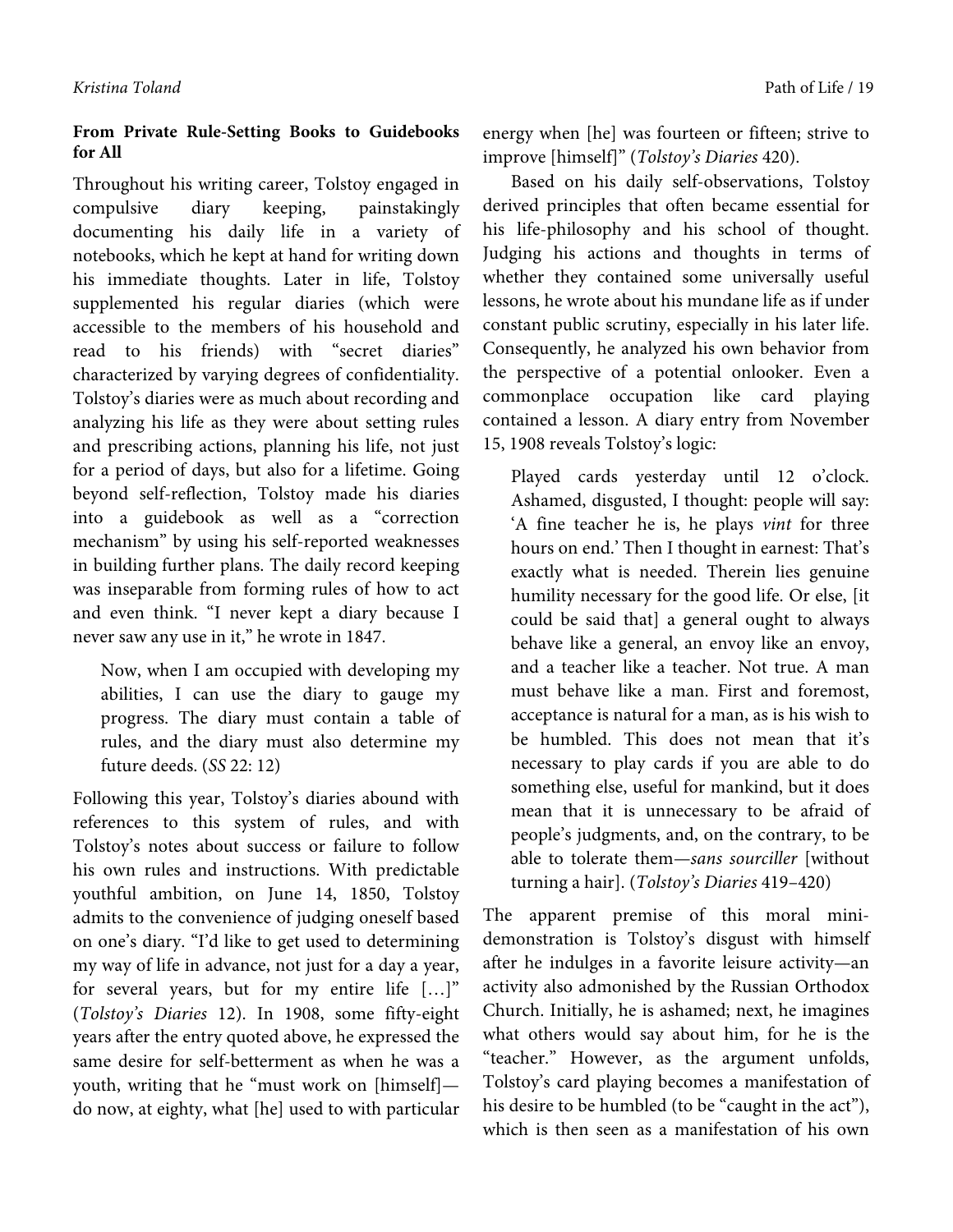humanity. Finally, this incident becomes a test of his ability to withstand men's judgment with humility. That said, this argument remains somewhat unresolved in its justifications. In the section of the *Path* entitled "Temptations and Superstitions," Tolstoy points out that while "to sin is human, to justify sins is the devil's doing" (*Путь жизни* 74).

Purposefully written for the improvement of others, in its capacity to instruct, the *Path* was not different from Tolstoy's most secret diaries. In fact, the regulatory dogmatic element of his diaries became the overall controlling tone of Tolstoy's autobiographical discourse and in his writing in general; it was the dominant form of self-reflection in his late life-guide books. Expressly nonautopsychological, unlike so much of Tolstoy's work, the *Path*, notwithstanding, is created around an autobiographical nucleus documenting Tolstoy's private daily thoughts and experiences, or what Paperno calls "pre-printed diary." As the title promises, the book presents a life path. Yet, instead of tracing a chronologically unfolding life story day by day, Tolstoy offers a thematically structured roadmap of his spiritual growth, a set of rules regarding all aspects of human life, from considerations of faith to ordinary issues such as laziness, drinking, and superstition. Tolstoy's educational almanacs take the form of an anthology of collected "truths" that can guide man on his path to God, as they did Tolstoy. Tolstoy writes these books for himself and about himself and hopes that, in reading them, his audience will be "infected" (the word he used to describe the effect of a "true work of art" in his treatise *What is Art?* [1899]) by feelings similar to those he felt during his daily re-reading. He wants "the readers to experience in their daily reading of this book the<br>same healing, uplifting feelings that [he] uplifting feelings that [he] experienced while composing and which [he] continues to experience now as [he] re-reads the text daily" (*PSS* 41: 9). He writes both to infect the

reader and to elevate his own sprit, bringing himself closer to God.

The question to consider is, why does Tolstoy choose to mediate the stages of his individual progression (the stations on his path to God) by reducing his individual presence to a minimum, if not zero, almost completely suppressing the personal under the universal?

### **"We, with Solomon and Schopenhauer"**

 The path from telling a personal life-narrative to meditating on abstract ideas had already been traveled by Tolstoy's famous predecessor Rousseau in his autobiographical *Dialogues* and *Reveries*  (both published in 1782). As in the case of Rousseau's *Reveries,* which focus on ideas of Nature, Charity, Goodness, and Love, rather than on a chronologically consistent personal lifeaccount, *Path* is structured thematically. The missing explicit biographic narratives can be explained by reference to Tolstoy's celebrity. Both Rousseau and Tolstoy's accounts presuppose the reader's familiarity with the author's life story. In his autobiographical writings, even in the *Dialogues*, Rousseau relied on his celebrity and notoriety to provide details of his life and make his general points. Likewise, the Sage of Yasnaya Polyana does not explicate and contextualize his role as a narrator (it is not his memoir, confession, or pseudo-autobiography), for he is a luminary whose life story and political and philosophical credo are presumably sufficiently known to a broad readership.

In the *Path*, as in the earlier almanacs, the specific individual perspective of the individual subjective experience is practically expunged. While quoting from a range of world-renowned authors (including Rousseau), Tolstoy no longer dwells on his private history, his own "erroneous," even immoral and criminal life, as provided in his *Childhood*, *Confession*, or *Memoirs*. Instead of relying on the authentication of life that lends the "ring of truth" to his fiction, he uses genre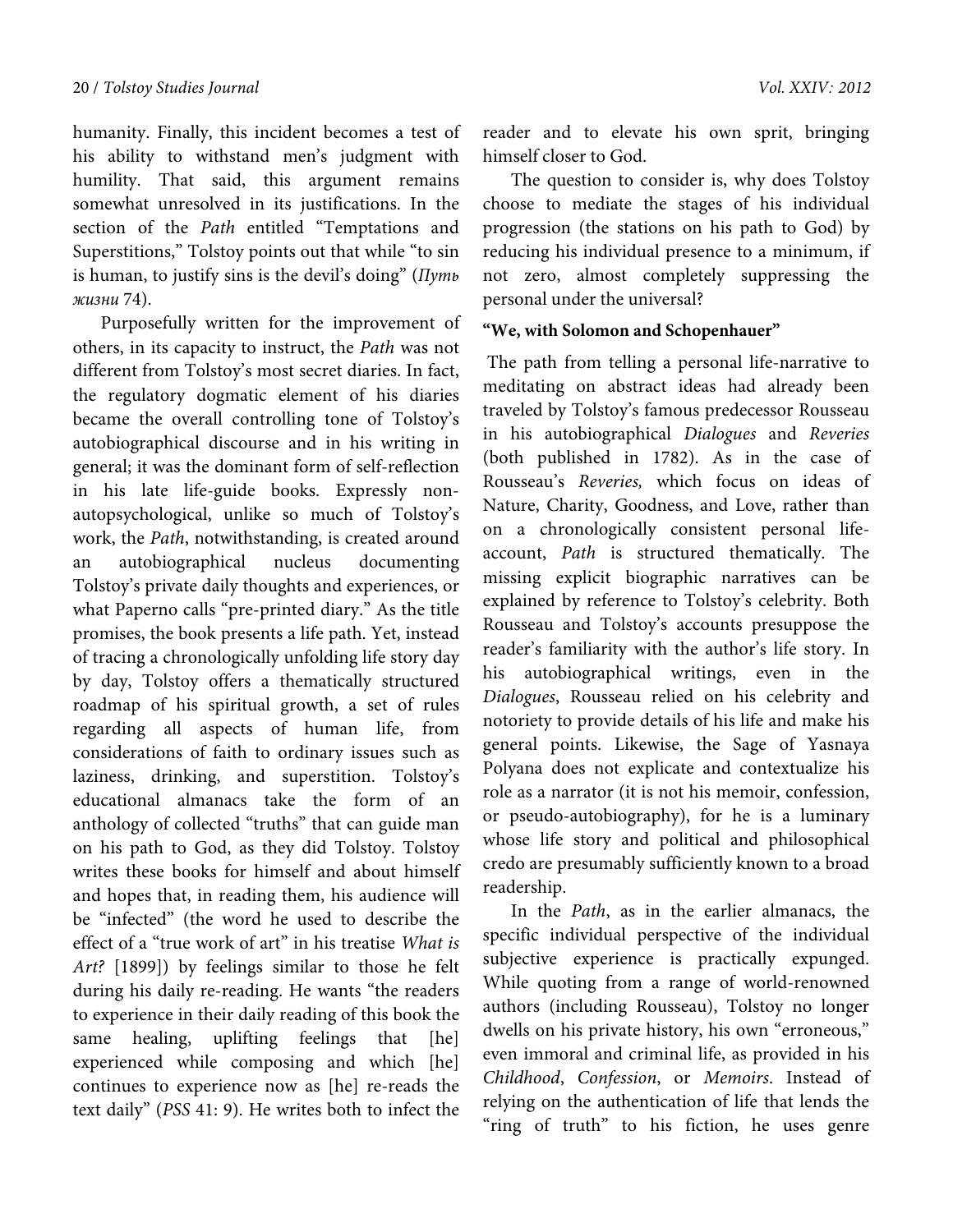conventions associated with "truth"—maxims, aphorisms, parables, idioms, proverbs, fragments from wisdom literature, and excerpts from international religious canons. Now*,* "the uneasy equipoise" between personal (particular and autobiographical) and universal (applicable to everyman) is tipped almost completely towards general "truths" (Wachtel).

Compiling his almanacs from varied sources, Tolstoy acts as the mastermind responsible for conducting the *Path*'s argument. Already known for his tendency to make unconditional absolute statements (even in his fiction), Tolstoy reaches a new high, now writing not as an anonymous "Everyman," but as one among numerous other Wise Men. Besides identified quotes, the book often contains statements that are not linked to any particular author but still use the first person singular pattern—a generic nonspecific "I." (And, it is not always clear when Tolstoy speaks as his own "I" or when he adapts others' sayings—as in "If I believe in God, I do not need to ask what will be the result of my submission to God, because I know that God is love, and nothing but good can come from love" (*Путь жизни* 10). One can compare this to Socrates' voice in the *Path*: "[…] But I think that the highest bliss is in not wanting anything […]" (92).

Alternately, while dealing with current issues such as the political situation, the role of socialism, modern science, sociology, and education, Tolstoy conceals his personal thoughts and opinions under an unspecific, generalized "we" for mankind as a whole. When he criticizes socialist ideology, which, according to him, mistakenly prioritizes bodily needs, he points out that it is in "our" time that we are vulnerable to this false ideology (*Path of Life* 58). As he puts it, "our" entire generation mistakenly and without question leads a lifestyle that contradicts the true moral life. An entry from a section titled "Pseudo-Science" reads:

We have constructed a way of life that is contrary to man's moral and physical natures, and we are convinced that this is real life only because everyone thinks so. [...] Yet, we refuse to put all of this to the test of reason, because we think that humanity has always recognized the necessity for government, religion, and sciences and cannot live without them. (*Path of Life* 182–83)

Yet, among these universalizing moralizing statements, the *Path*'s themes of adultery, as in the section "Sexual Lust" or of drinking, as in "The Sin of Intoxication with Wine, Tobacco, Opium, etc," reveal distinctly Tolstoyan dilemmas and moral and physical challenges.

### **Lev Tolstoy's Retrospective Spirituality**

In fact, the almanacs closely mirror Tolstoy's welldocumented private daily quandaries. Along with tracking his moods, physical states, thoughts, daily encounters and other diary-appropriate content, Tolstoy's diaries contain the raw material that was processed into the content of his booklets. They provide additional clues as to what preoccupied him at the time of writing particular sections and show how the almanacs' rules were internalized. The almanac entries are as much a product of Tolstoy's reflections as a stimulus for further selfreflections that in turn generate a new round of self-critical introspection and penitent acts. For instance, the diary entries contemporaneous with Tolstoy's work on the almanacs state his disgust with lust in the more concrete and specific terms of his personal encounters. In his "secret" 1908 diary Tolstoy writes:

They are all writing my biography—and it's the same with all biographies—there won't be anything about my attitude to the seventh commandment. There won't be any of that terrible filth of masturbation and worse, from thirteen or fourteen to fifteen or sixteen (I do not remember when my debauchery in brothels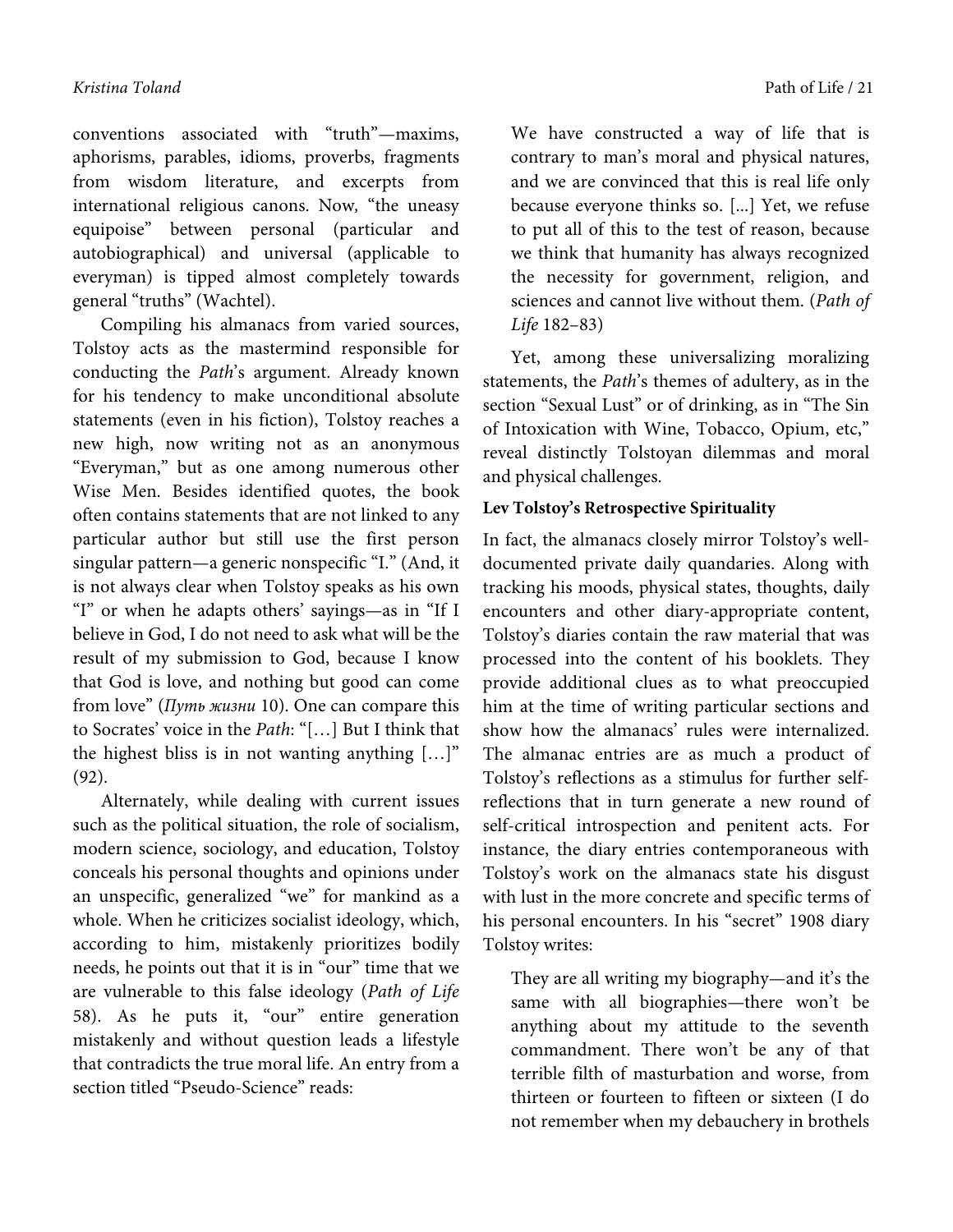began). And it will be the same up to the time of my liaison with the peasant Aksinya—she's still alive. Then my marriage, in which again, although I have never once been unfaithful to my wife, I experienced a loathsome, criminal desire for her. Nothing of this appears or will appear in the biographies. And this is very important—as important as the vice of which I at least am most conscious, and which more than any other is forcing me to come to my senses. (*Tolstoy's Diaries* 423)

In the almanacs and later in the *Path*, lust, sexuality, physical relations between men and women, and childbirth are discussed under more conceptual summary headings.

Tellingly, Tolstoy's diaries also reveal the extent of his watchfulness concerning manifestations of his vanity; the *Path* correspondingly makes the issue of vanity into one of the main themes. In his late diaries, Tolstoy continuously chastises himself for his eagerness to see his name in the papers. For instance, in his diary from January 18, 1909 he writes the following: "Read a response to the Almanac and became aware of all of my depravity: how I am consumed by people's opinions. Glory to God, thanks be to Him—regained my senses. By the way, the current *Circle of Reading* is about just this" (*SS* 22: 290). The entries in an ensuing booklet deliver an abstracted instruction on how to avoid vanity.

This close proximity between the content of the almanacs and Tolstoy's private self-documentation allows scholars to read the *Path* autobiographically. There are instances where informed readers are able to discern and separate Tolstoy's distinct personal voice from among the *Path*'s sayings based on their knowledge of his well-documented life and their familiarity with his writings. When analyzing Tolstoy's critique of vanity under the heading "Battle against Vanity," Michael Denner treats this particular entry as a glimpse into the writer's private realm of dreams, which Tolstoy

disguised under the suitably general parable-like form. This is not unusual for Tolstoy. Already in *A Confession* Tolstoy had combined autobiographical narration with summary moralistic statements in the form of dreams and parables, abridging his life particulars into the form of wisdom literature. Tolstoy's practice of putting "great" thoughts into his own work is traceable to his earliest diaries. The use of parables as abstract statements following longer autobiographical chapters served an important function in *A Confession* (Matual).

As if it were a part of overcoming writers' vanity, Tolstoy permits other thinkers to speak for him, admitting that the best words collected in the almanacs belong to others. Yet, he also feels that he was prescribed the task of being a "great" writer, a destiny to which he is obliged to submit.

I also wanted to write down that I'm compelled to believe, whether I like it or not, that people have accorded me a somewhat undeserved reputation as an important, a "great" writer and man. And this position of mine has its obligations. I feel that I've been given a bullhorn which could have been in the hands of others more worthy to make use of it, but *volens nolens* I have it, and I'll be to blame if I don't make good use of it. (*Tolstoy's Diaries* 427)

This curious self-abnegation (not without a hint of self-aggrandizement) can be seen as a likely attempt to counteract the possibility of being interpreted as a vainglorious person. And, it remains unclear whether Tolstoy sees himself as a humble anonymous gatherer of the Word or a universally famous "Great Sage" belonging to the same distinguished company as Buddha, Schopenhauer, or Rousseau.

Besides serving as a peculiar form of spiritual self-correcting diaries, the almanacs figure as an alternative index of Tolstoy's daily flow of thought. The genesis of this new writing form is telling. Tolstoy conceived the idea of the almanacs in 1903,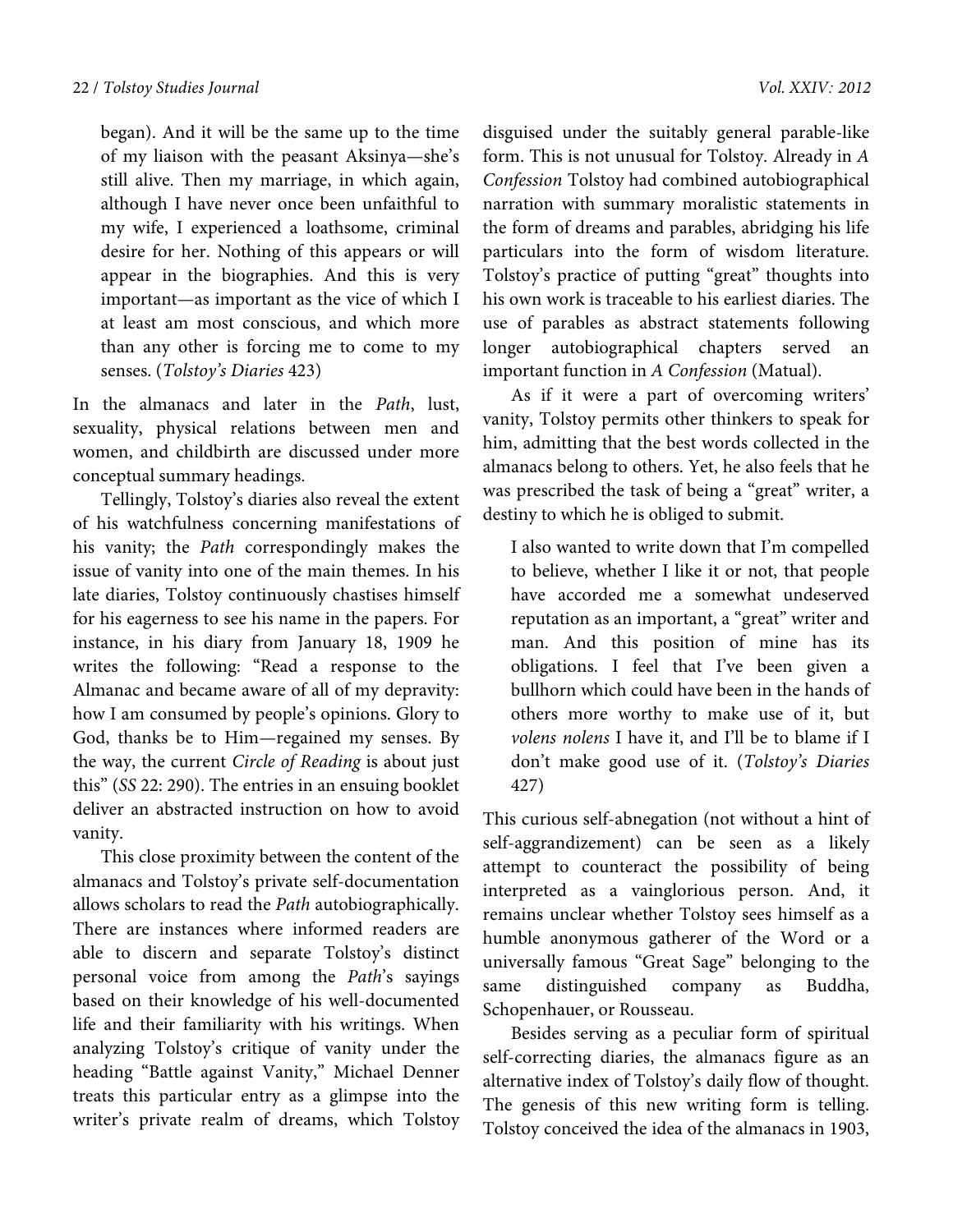when, gravely ill and confined to bed, he "tore the pages off a wall calendar which hung above his bed and read the sayings of various thinkers printed on them" (*Мысли мудрых людей*). These sayings inspired Tolstoy and became the core of the first rulebooks. In this sense, the almanacs are the records that encapsulate Tolstoy's daily states by indexing ideas that occupied him at a given moment; in them, Tolstoy's thinking is not narrated directly, or reflected through the voice of a narrator or a protagonist, but is mediated through the voices of other "wise men." The almanacs function as a sort of spiritual diary where the "consciousness of Lev T." is merged with "the consciousness of the whole world" (Paperno 264). The almanacs' reader is not only guided in his or her own thinking as prompted by Tolstoy the teacher, but is also allowed insight into the workings of the writer's inner world.

At the height of his career as the "Great Sage," Tolstoy creates an authentic account of his moral development and makes it accessible to a general readership for teaching purposes, as well as for the specific and personal purpose of documenting his own spiritual progression. Generalized and distilled of anything explicitly private or particular, the *Path* is a "book of life" by the celebrity author whose biography had become public property. Uniquely formatted as an anthology of world wisdom, *Path of Life* exemplifies the end result of the progression that started with keeping prescriptive diaries, to writing a confessional autobiography, to making a didactic day-by-day, step-by-step guidebook for Everyman. In the *Path*—as a confession of his mistakes and a profession of his beliefs—Tolstoy both scrutinizes and actively fashions himself while he shares this process with the public. He moves between using the text as a venue for public outreach and as a form of private self-assessments that provide him with an opportunity to document his life.

Viewed as a continuation of Tolstoy's confessional life writing projects, the seemingly

radically impersonal format of the *Path* is not conflicted with its complex, enjoined aims. In this updated version of religio-philosophical autobiography, which is predictably filled with themes of spiritual accounting, Tolstoy tries to "write himself" into a new life, as many other confessing autobiographers have done before. The *Path* is a sort of spiritual autobiography in which Tolstoy's ideas for a new life grow out of his wish to reform himself and to undo his past. The personal narrative reveals universal truths; the backward look over the course of life functions as a guide in finding one's way to God. By probing their memories, these thinkers not only arrive at a more responsible self-knowledge but also formulate general life principles applicable to all. The author sees not only the educational potential but also the power to undo and relive his own life with the aid of writing and circulating a text of an instructional nature. In such an emended edition of his life, or more accurately, the "new method of living," the author can be other than himself, a new self, and the anonymous universal Everyman.

The thinly veiled autobiographical inclusions into the *Path*'s textual mosaic continue to recall Tolstoy's ongoing struggles with the self and struggles to live a better life. In a sense, Tolstoy's erroneous life came to an end following his spiritual crisis. Already in his 1882 *A Confession*, in the pivotal chapter four, following the early autobiographically themed chapters, Tolstoy indicated that his life "had stopped." What succeeds this breaking moment of conversion is an account of his spiritual rebirth. In the subsequent, still autobiographical chapters, Tolstoy documents his search for faith and shows how he "lives" and acts out his new ideas. The *Path*'s main emphasis is on formulating the ideas for living according to his new philosophy of life, not on retelling his actual life story. As Tolstoy's religious philosophy becomes a way of life—he no longer engages in rational justification of his faith but instead actively lives his personal faith—the documentation of his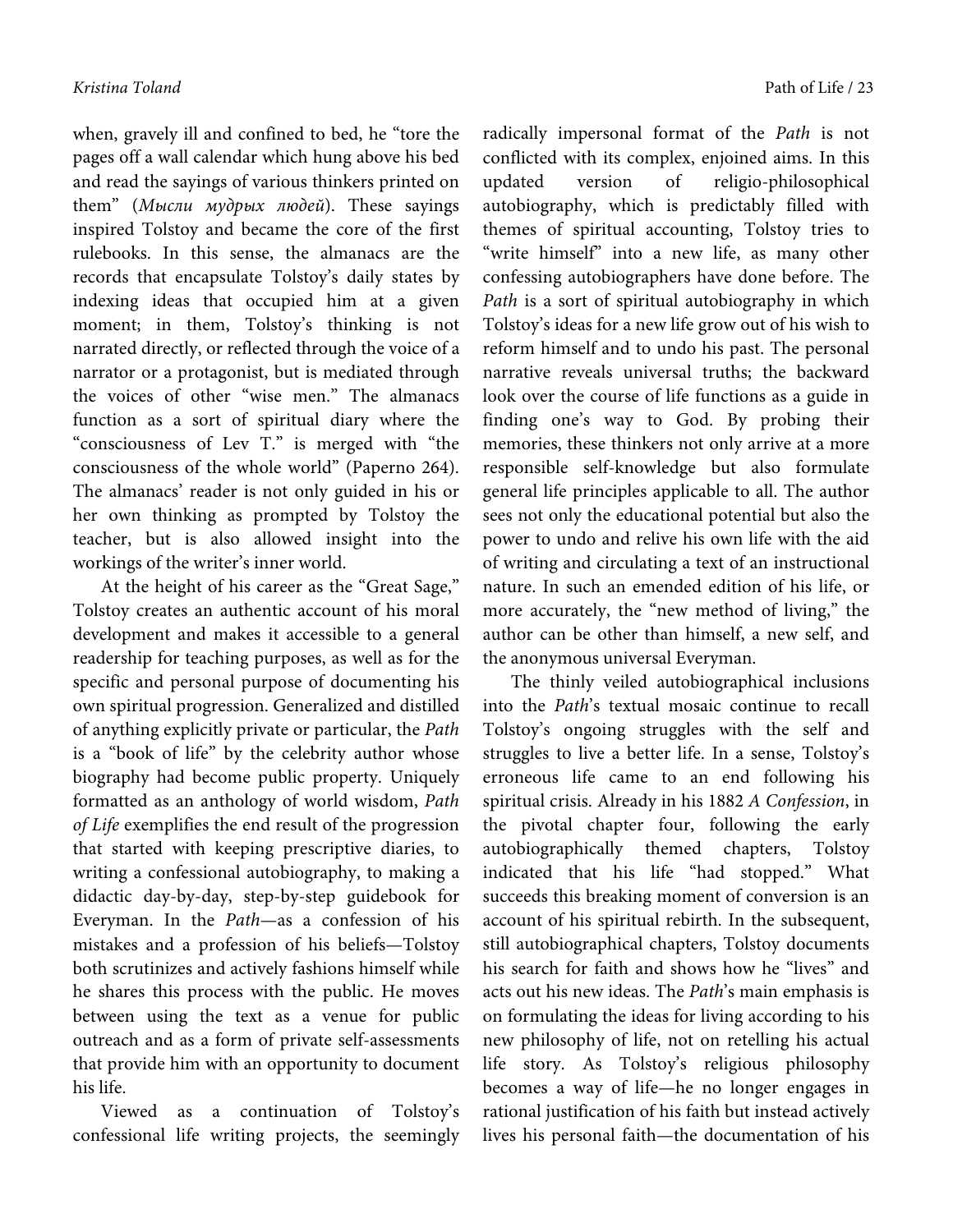life changes from an autobiographical narrative to a religio-philosophical treatise. And, the shift from autobiographical to *autobiosophical* or *philographical* is captured in the *Path*'s unusual format.

## **Technology of the Self, Technology of Power**

If it is indeed a new form of spiritual autobiography, the *Path*'s seemingly impersonal and explicitly dogmatic and abstract form is justified and even expected. The substitution of personal for general, which the *Path* so emphatically does, is both a function and a result of its being a confessional text. In fact, as Foucault points out, this substitution is the main operating mechanism of confessional literature. Foucault continuously examines the role of confessional power in structuring the modern subjectivity, most notably in his books *The Theory of Sexuality* (particularly Parts 1 and 2) and *Discipline and Punish*, *Technologies of the Self*, lectures such as *Truth and Juridical Forms*, (1973), *Abnormal*  (1974–1975), and essays such as "Writing the Self." Foucault treats confession as an essentially metonymical practice—a claim that allows him to propose confession as a crucial element in the development of the modern system of power where abstract origins are substituted for particular actions. As Tell aptly sums up, "Foucault had indicted the confession as a technology of examination, the metonymical function of which was to substitute an abstract origin for concrete events. This origin, created by confession, then functioned as the point of application for power" (Tell 107). Following Foucault's conception of the knowledge of the self, where such knowledge is achieved through a process of abstraction, the "knower" is separated from his actual body and made into a "mere *abstractis*" through rhetoric (Tell 100). Tolstoy exercises this abstraction all throughout his autobiographic discourse reaching the ultimate degree of universalizing in *Path of Life*.

 The troubling, as Foucault sees it, absence of the particular is actually demanded by the confessional system, specifically by its pedagogic power to control. Foucault shows confession as a fundamentally metonymic practice that serves to disassociate language from actual events and deeds in order to "attach it to abstractions in which particularities of the event were ignored" (Foucault 29; Tell 108). Or, as Tell puts it, this practice "implants" origins behind surfaces. "Confession, then, is not simply one more site in which the modern power may be observed; insofar as it is a technology by which power attaches itself to individuals, it is itself a condition of power" (Tell 113). In relation to Tolstoy's engagement with Christianity, it is important to note that, while exploring the means and processes by which the modern "man has become a confessional animal," Foucault specifically focuses on Christian practices. If one follows Foucault's premise that confession is fundamentally metonymic, the *Path* exhibits precisely this metonymic shift where Tolstoy substitutes particular acts from his personal life for more abstract ideas of right and wrong. In order to develop a system of rules (and self-rules) and regulations, Tolstoy's specific individual failings and follies are replaced by universal ideas about man's sins. By abstracting his own life into fables and using borrowed wisdom, he is able to offer general ideas concerning universalizing notions of sexuality, morality, and faith.

The authoritative rhetorical mode obscures the autobiographical particularities, but only to an extent, and a quick excavation beyond the text's surface reveals Tolstoy's life in the *Path of Life*. The incurably solipsistic Tolstoy still points to himself, continuously revealing his life situation in his lesson-books. While the *Path*'s autobiographical function needs to be foregrounded, the text's function as an educational mechanism is obvious. The *Path* clearly strives to be an instrument of control and a model of self-control—a new expression of Tolstoyan Christian techniques of the self. Tolstoy could be seen as a Foucauldian practitioner of self-knowing and self-constructing